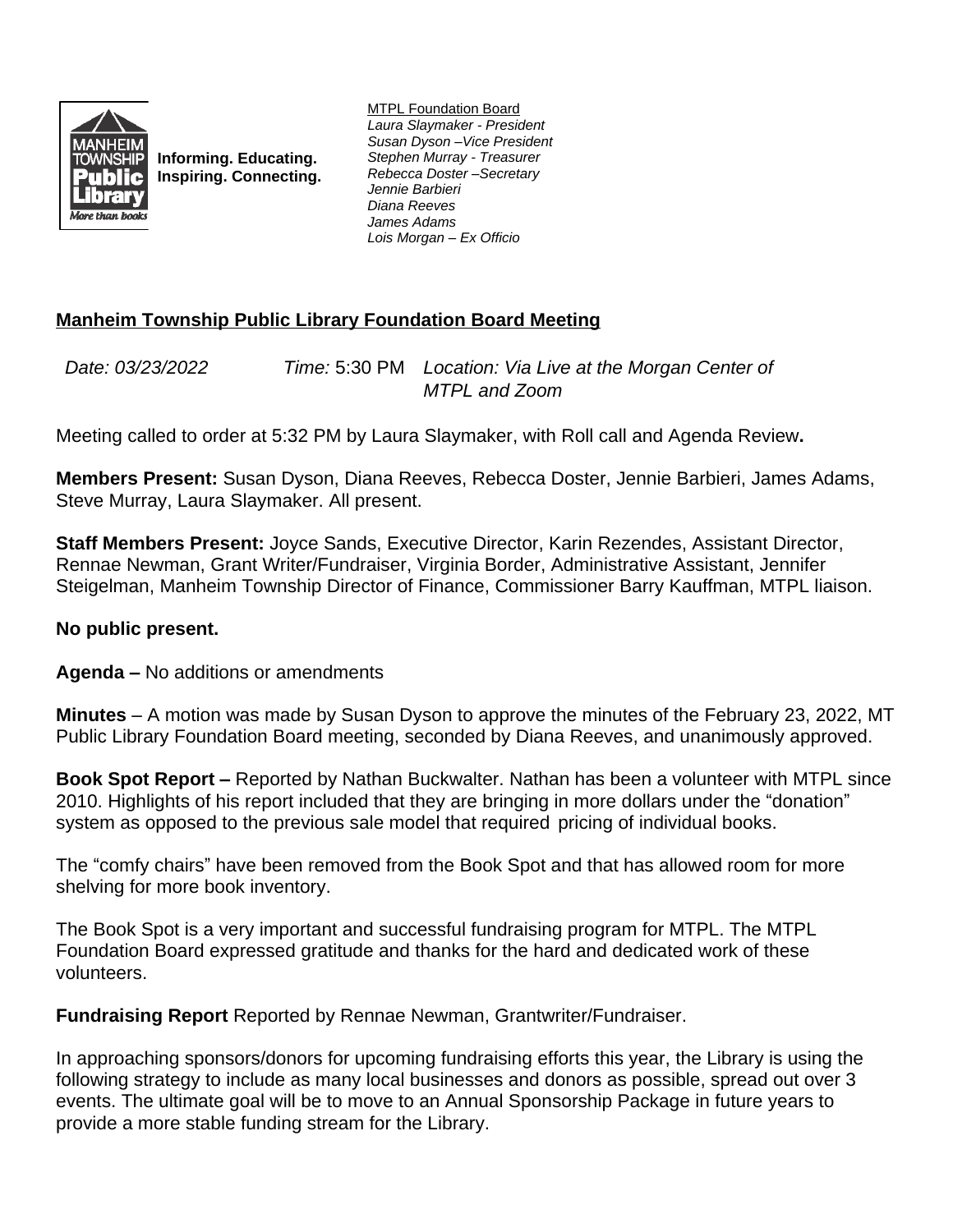**Pop Up Silent Auction! (June 13-15, 2022)** – Focus on independent businesses, small local businesses and artisans to provide in-kind contributions. Rennae will reach out to those that are not current monetary sponsors, as opposed to our in-kind sponsors of the past.

**Summer Reading Celebration (August 13, 2022) – Focus on monetary sponsors to both support** this community event but also earn additional monies for the Library. The business leads include those that have financially supported the organization in the past as well as new monetary sponsors. This event is in partnership with the Foundation as many larger corporate sponsors and monetary sponsors require an EIN number from a 501(c)(3) organization to qualify.

**Friends' of the Manheim Township Public Library Annual Book Sale (September 13-15, 2022)** – (First year offering sponsorships) Focus on new business relationships, small local businesses and entrepreneurs with sponsorship levels at smaller dollar amounts.

Applications for two grants, the Walmart Local Community Grant, and the Dollar General Literacy Foundation Grant, will be submitted. The MTPL Foundation Board will take action to approve the funds if the grants are successful.

The MTPL Foundation Board is asked to bring any leads of potential sponsors to Rennae.

## **Committee Reports**

**Finance Committee Report –** A discussion was led by Jennifer Steigelman, MT Director of Finance regarding the accounting process involved with multi-year gifts, specifically the Pulkrabek donation, where a portion of the proceeds will not be spent in a single year. There may be the necessity of a "sub-recipient report" being created. The discussion will continue at upcoming Subcommittee meetings.

**Facilities Report –** Pallets have been ordered so boxes of donated books can be elevated off the basement floor to prevent growth of mold.

The hot beverage vending machine has been delivered. Joyce Sands, Library Director, will meet with Public Works to revisit the plan and timeline for installation.

**Personnel, Compensation** and Benefits - no report

**Nominating** - no report

## **Subcommittee Reports** -

The Pulkrabek Fund Subcommittee will meet on March 30, 2022, at 4:30 PM via Zoom.

The Endowment Fund Subcommittee will meet on March 28, 2022, at 11:00 AM in the Silo of MTPL. Discussion will continue regarding accounting procedure for the fund.

**Director of the Library Report** – Joyce Sands, Library Director reported The Manheim Township School District is applying for a PA Smart Grant to provide STEM and computer science education and training to students in kindergarten through 4<sup>th</sup> grade. They have invited MTPL to partner with